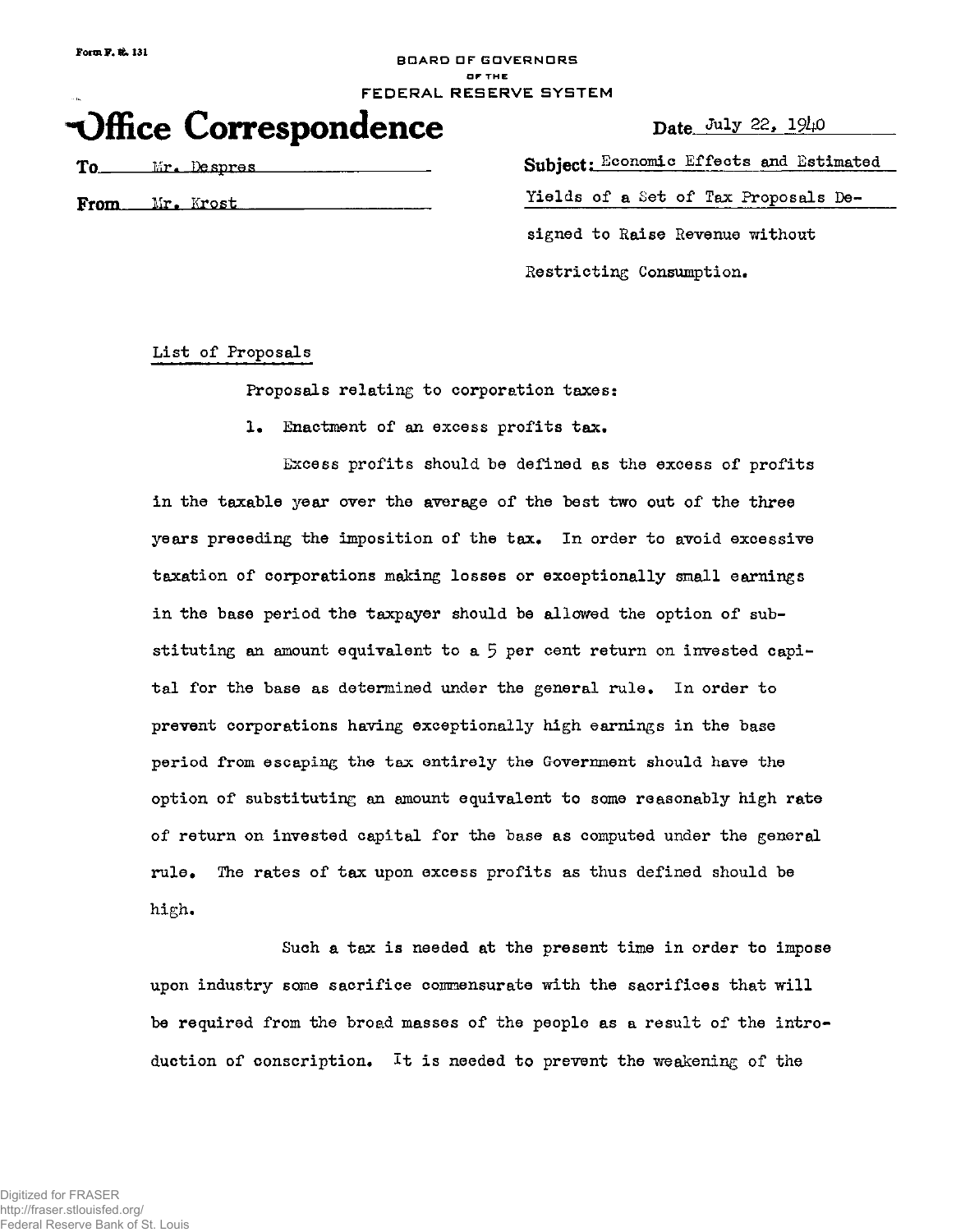public morale that will occur if the national defense program becomes an occasion for conspicuous increases in the number and amount of large private fortunes. It is also needed in order to reduce the growth in the public debt which will result from the defense expenditures unless the public revenues are appreciably increased.

> 2. An increase in the corporate income tax rate from its present level of approximately 21 per cent to 25 per cent.

The changes in individual income tax rates made by the Revenue Act of 1941 have resulted in increases ranging from 25 per cent to 60 per cent in tax payments of individuals in the income range from  $3,000$  to \$100,000. The incentive to leave corporate earnings undistributed has been appreciably increased. An increase in the corporate income tax offers the only method of securing an appreciably increased contribution to our national defense effort from recipients of income able to take advantage of this method of tax-avoidance. Moreover, the corporation income tax provides a simple and effective method of collecting taxes at the source upon the incomes of the wealthiest 10 per cent of American families, a method that minimizes the possibilities of tax-avoidance and tax-evasion. The corporation income tax rate is now  $37.5$  per cent in the United Kingdom. It Germany it is now  $\mu$ 0 per 6ent.

Proposals relating to the estate and gift taxes;

3 . (a) Inclusion of gifts during the life of the donor in the computation of the taxable estate; that is, assessment of the estate tax on the total of estate passing at death plus gifts during life, with a credit for gift taxes previously paid.

*•2'*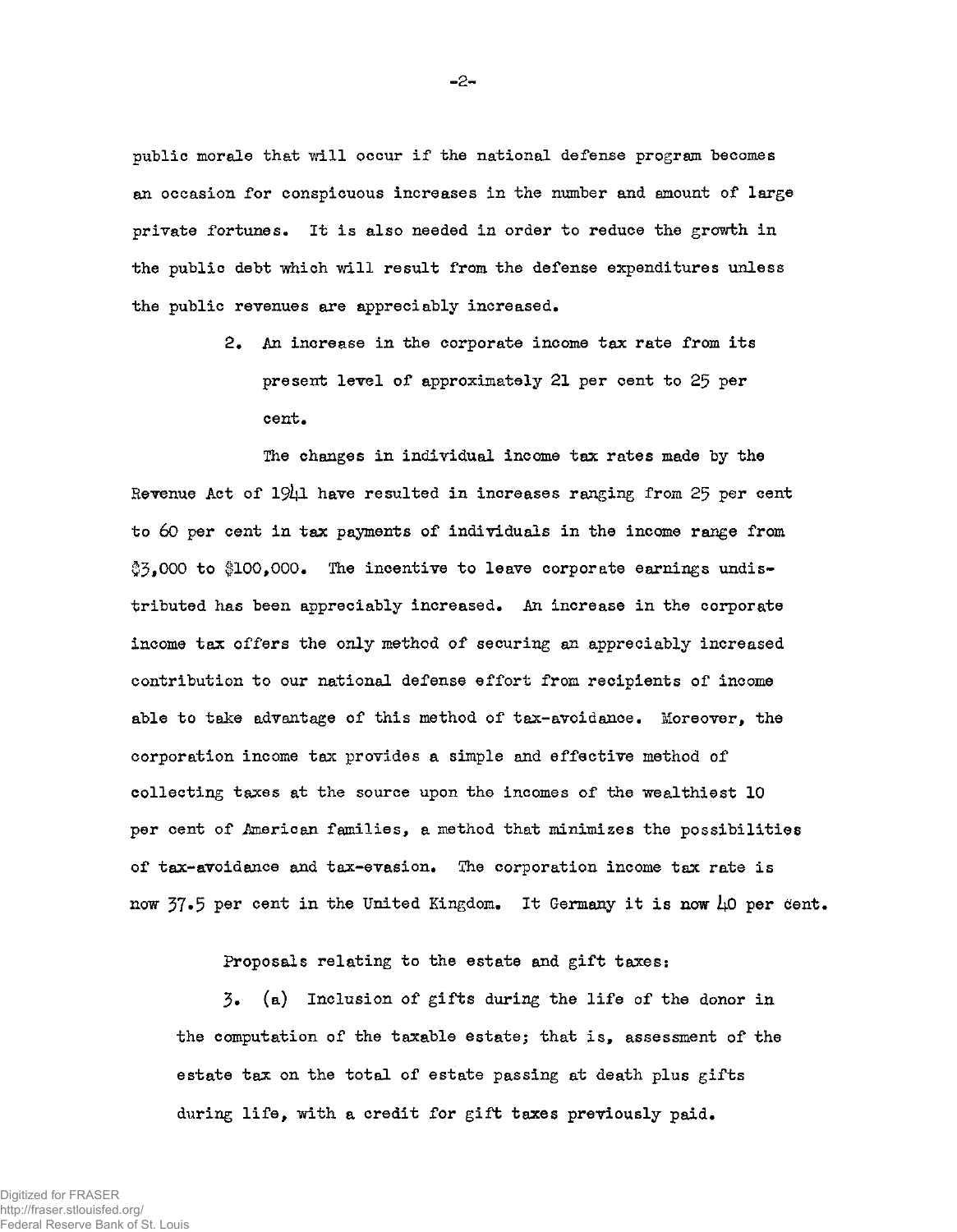Under existing law the initial transfers made under a tax-avoidance program designed to transfer an appreciable part of an estate by gift avoid taxation at the highest rate of estate tax to which the estate would be subject by incurring taxation at the lowest rates of gift tax. For example, a gift of \$10,000 from an estate that will amount to slightly more than \$1,000,000 at the death of the donor avoids a prospective estate tax of \$3,200 by paying a gift tax of only \$150. The proposal is designed to equalize the tax treatment of property passing by gift and by bequest.

(b) Substitution for the present specific exemptions of \$40,000 under the gift tax and \$40,000 under the estate tax of an exemption of \$10,000 to be applied to the total of estate passing at death plus gifts during life.

(c) Elimination of the insurance exemption.

(d) Increase of estate tax rates to raise more revenue from estates of moderate size.

By making use of the  $\frac{610}{100}$ .000 specific exemption under the gift tax, the  $$40,000$  specific exemption, and the  $$40,000$  insurance exemption under the estate tax, an estate of \$120,000, or \$120,000 of any estate, no matter how large, may be transferred to heirs free of tax. An additional  $$80,000$  may be transferred by gift subject to taxes of only  $$5,100$ . Under the British estate duty, the transfer of §200,000 would be exempt from tax to the extent of only  $100$  and would involve taxes of  $21,000$ .

**-3-**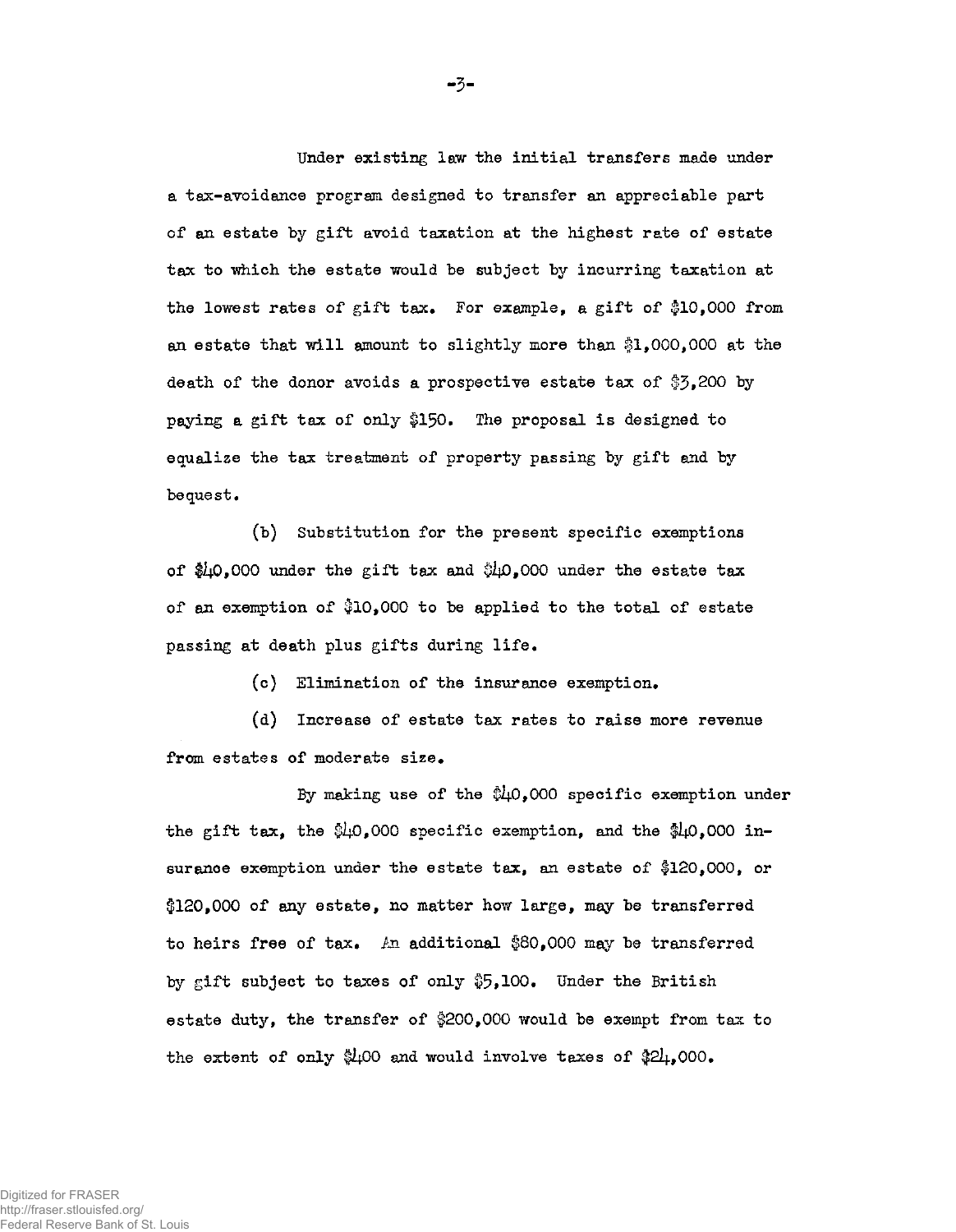Proposals relating to the individual income tax:

 $\mu_{\bullet}$  Abolition of the privilege enjoyed by husbands and wives of filing separate returns, with possible retention of the privilege for bona fide earned income of wives.

Under existing law a net income of  $1,000,000$  a year pays income taxes of  $$718,000$ . If a husband can succeed, by transferring assets to his wife, in giving her a taxable income of  $$500,000$  and reducing his own to \$500,000, the taxes payable on the two incomes amount to only  $660,000$ , a tax saving of  $$58,000$ . For an income of  $60,000$ , the potential saving attributable to the separate filing privilege amounts to \$8,000.

Income utilized for the maintenance of a common household should be taxed as a single income, regardless of the fact that it may have nominally separate sources. The present state of the law represents serious discrimination, both against single individuals and against married persons with income derived solely from the husband's earnings. The practice of filing separate returns is so widely prevalent among high income families that the effectiveness of the progressive income tax is substantially impaired. Of the  $\frac{3}{9}$ 908 married couples with incomes of more than  $$100,000$  a year in 1937, 3,584 filed separate returns and were taxed at considerably lower rates than applied to equivalent incomes received by couples without property income or received by single persons.

5« Substitution for the present system of personal exemptions and credit for dependents, applied against net income before computation

دياد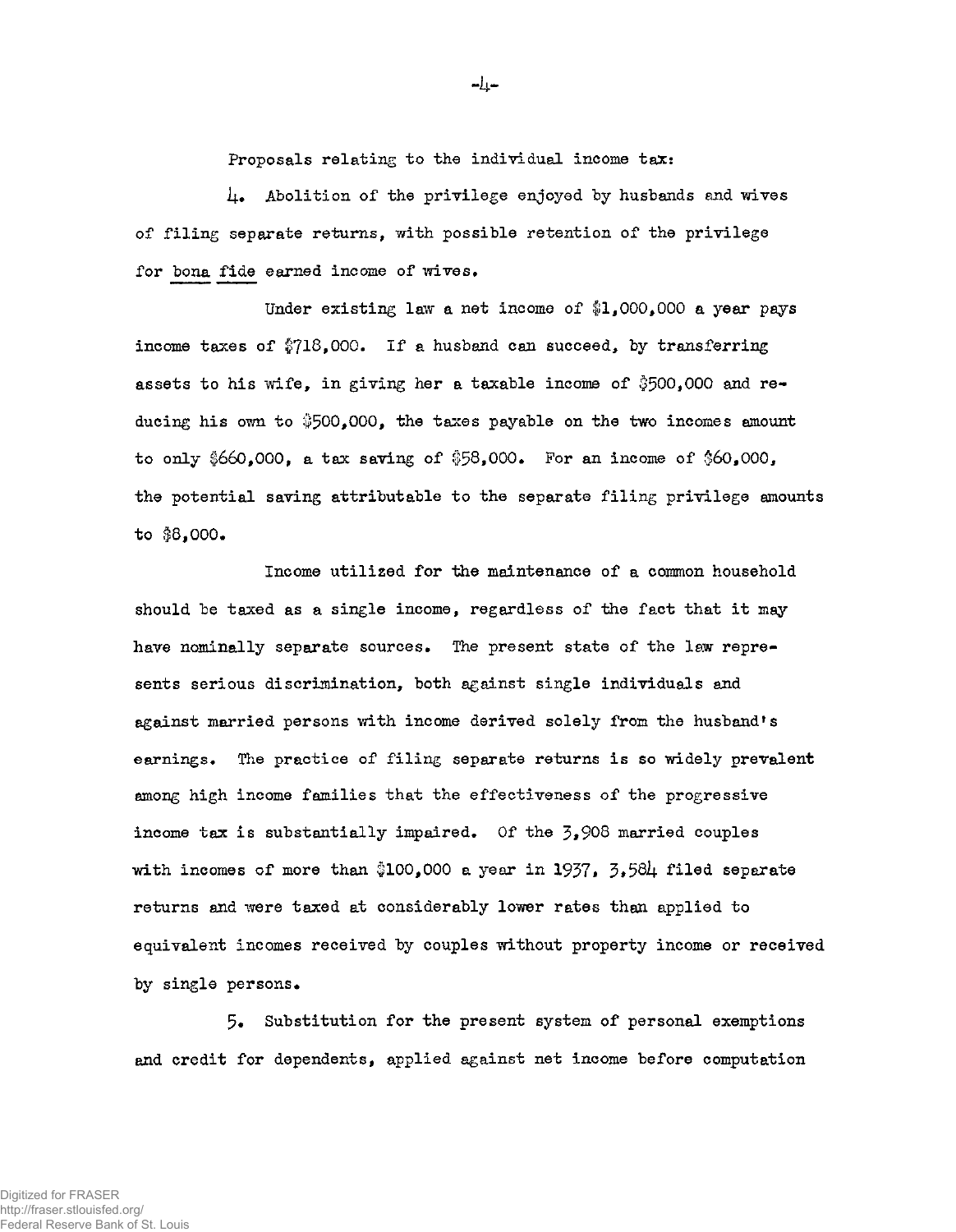of tax, of a system of flat credits, applied against the tax itself.

The purpose of this proposal is to eliminate the differential subsidy to higher incomes involved in the present system. The \$2,000 exemption for married persons is worth \$1,580 (79 per cent of  $2,000$  in tax saving to a person with an income in excess of  $5,000,000$ ; it is worth only  $$80$  ( $\mu$  per cent of  $$2,000$ ) to a person with an income of  $$5,000$ . If subsidies of this type were paid by the Treasury in the form of cash outlays, the unjustified expense would be generally condemned; in their present form they are as costly and just as little justified as if they were paid in cash.

A tax credit of #52 might be substituted for the present personal exemption of  $$800$  for single person; a tax credit of  $$80$ for the present personal exemption of \$2,000 for married persons; and a tax credit of \$16 for the \$400 credit for each dependent. The present rate of  $\mu$  per cent on surtax net income of  $\mathcal{U}_1$ ,000 to \$6,000 might be lowered to 1 per cent in order to avoid a sharp increase in taxes for those who are now exempt from surtax by only a small margin and for those who now pay small surtaxes.

6 . Repeal of the provisions restricting the rate of tax on long-term capital gains to a maximum of 15 per cent.

Under the rates of the Revenue Act of 1940, an income of 150,000 derived wholly from wages or salaries pays income taxes of  $|1|$ , 128. Under the existing procedure with respect to the taxation of capital gains an income of \$50,000 derived wholly from long-term capital gains need pay income taxes of only  $\sqrt[3]{2}$ . 500. The provision

**-5-**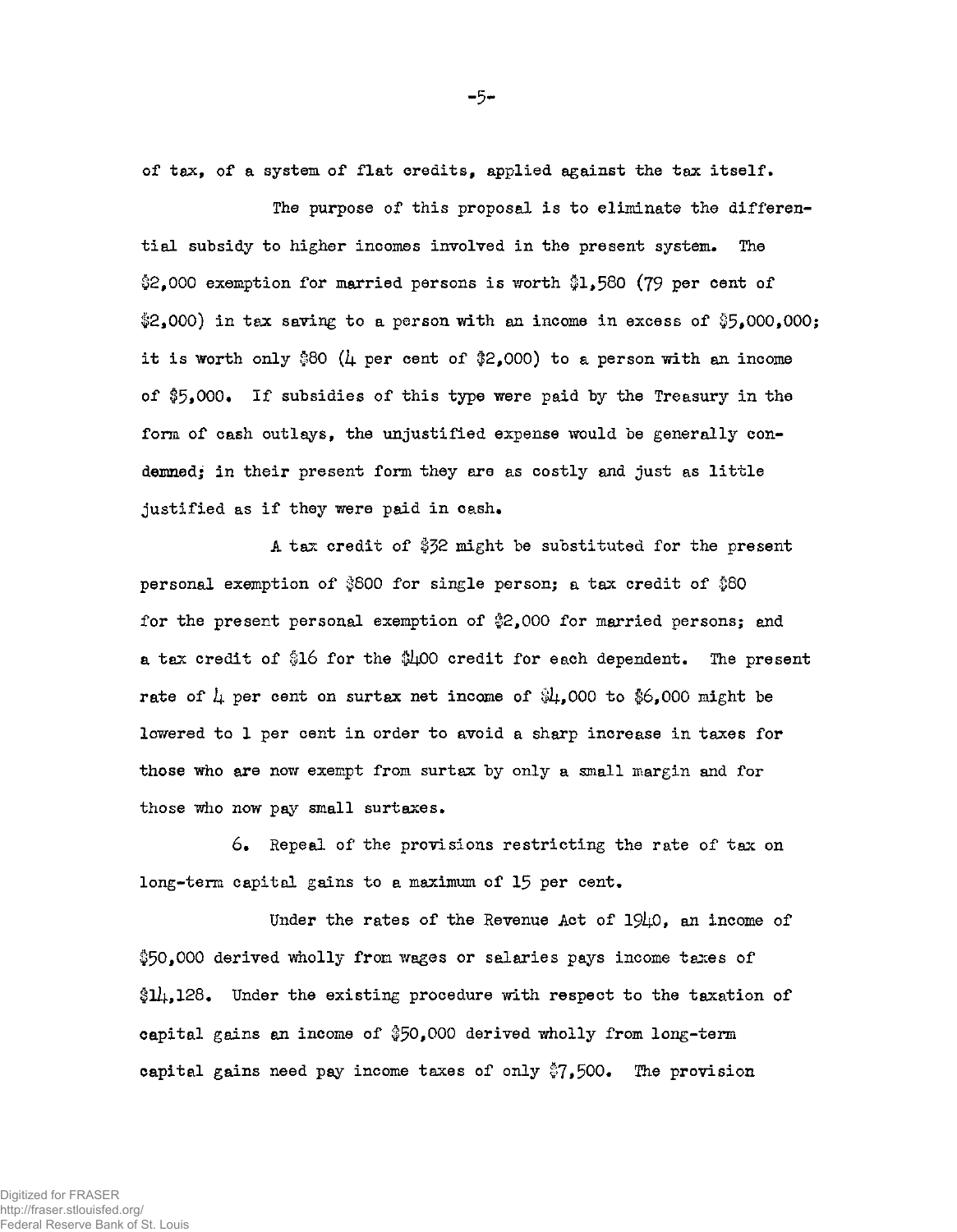that only 50 per cent of capital gains on assets held more than two years should be taken into account in computing net income constitutes adequate recognition of the difference between capital gains and other types of income; the present differentiation in the rate of tax is unnecessary.

> 7. Removal of tax exemption from future issues of Federal, State and local Government securities.

This proposal is opposed only by the comparatively small group of wealthy investors in tax-exempt securities and by State financial officers who believe that it would greatly increase the cost of borrowing to the States. Consideration should be given to a number of means of bringing pressure to bear upon the States to discontinue their opposition to this proposal: a) repeal of the legislation permitting the States to levy income taxes on the salaries of Federal employees, b) less generous allowance of credit for payment of State taxes under the estate tax and under the unemployment compensation tax, c) less generous Federal grants to States for public roads, old-age assistance, work relief and many other purposes.

#### Estimated Yield of Proposals

The following tables show the estimated yield of the existing tax structure and of the proposals listed in this memorandum at varying levels of the national income.

**-6-**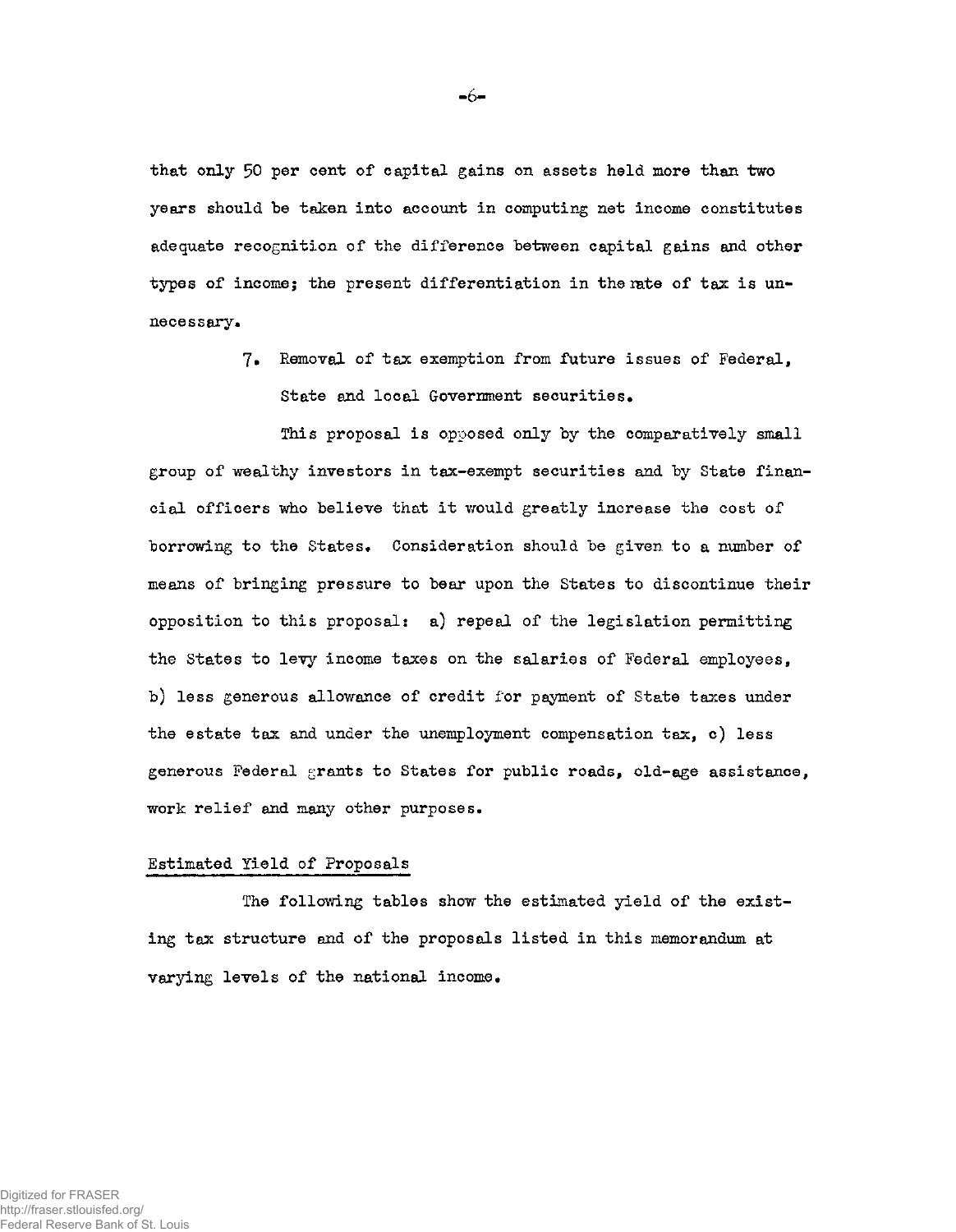#### **TABLE 1**

#### **ESTIMATES OF YIELD OF THE EXISTING FEDERAL TAX STRUDTHHE (AS MODIFIED BY**

THE REVENUE ACT OF 1940) AND OF THE PROPOSALS ADVANCED IN THIS MEMORANDUM,

|                                                                      | National Income of Preceding Year |      |      |                             |  |
|----------------------------------------------------------------------|-----------------------------------|------|------|-----------------------------|--|
| Tax revenues and other available funds                               | 70                                | 80   | 90   | 100                         |  |
| <b>EXISTING TAX STRUCTURE</b>                                        |                                   |      |      |                             |  |
| Income, estate, and gift taxes                                       | 3.5                               | 5.3  | 7.6  | 10.3                        |  |
| Other budgetary receipts                                             | 2,8                               | 3.2  | 3.8  | 4.3                         |  |
| Total budgetary receipts                                             | 6.3                               | 8.5  | 11.4 | $\overline{\mathbf{u}_1.6}$ |  |
| Net social security funds                                            | 1.1                               | 1.2  | 2.1  | 2.5                         |  |
| U. S. savings bonds                                                  | 0.8                               | 0.8  | 0.9  | 0.9                         |  |
| Total funds available without                                        |                                   |      |      |                             |  |
| open-market borrowing                                                | 8,2                               | 10.5 | 14.4 | 18.0                        |  |
| Additional yield from proposals of this<br>$\epsilon$ emorandum $2/$ | $1-l_1$                           | 1.8  | 2.1  | 3.0                         |  |

**AT VARYING LEVELS OF THE NATIONAL INCOME l/ (Billions of dollars)** 

1/ The amounts shown would be collected in the calendar years following the calendar years in which the national income reached the levels indicated. Estimates of fiscal year collections would differ only slightly from the estimates shown. For purposes of estimating transactions which have a predictable trend over time, the calendar year in which these collections are made are assumed to be  $1941$  (year following \$70 billion national income),  $1942$  (year following \$80 billion national income), 1943 (year following \$90 billion national income), and 19*b5* (year following \$100 billion national income).

 $2/$  Estimates of the yield of each of the proposals are shown in Table 2.